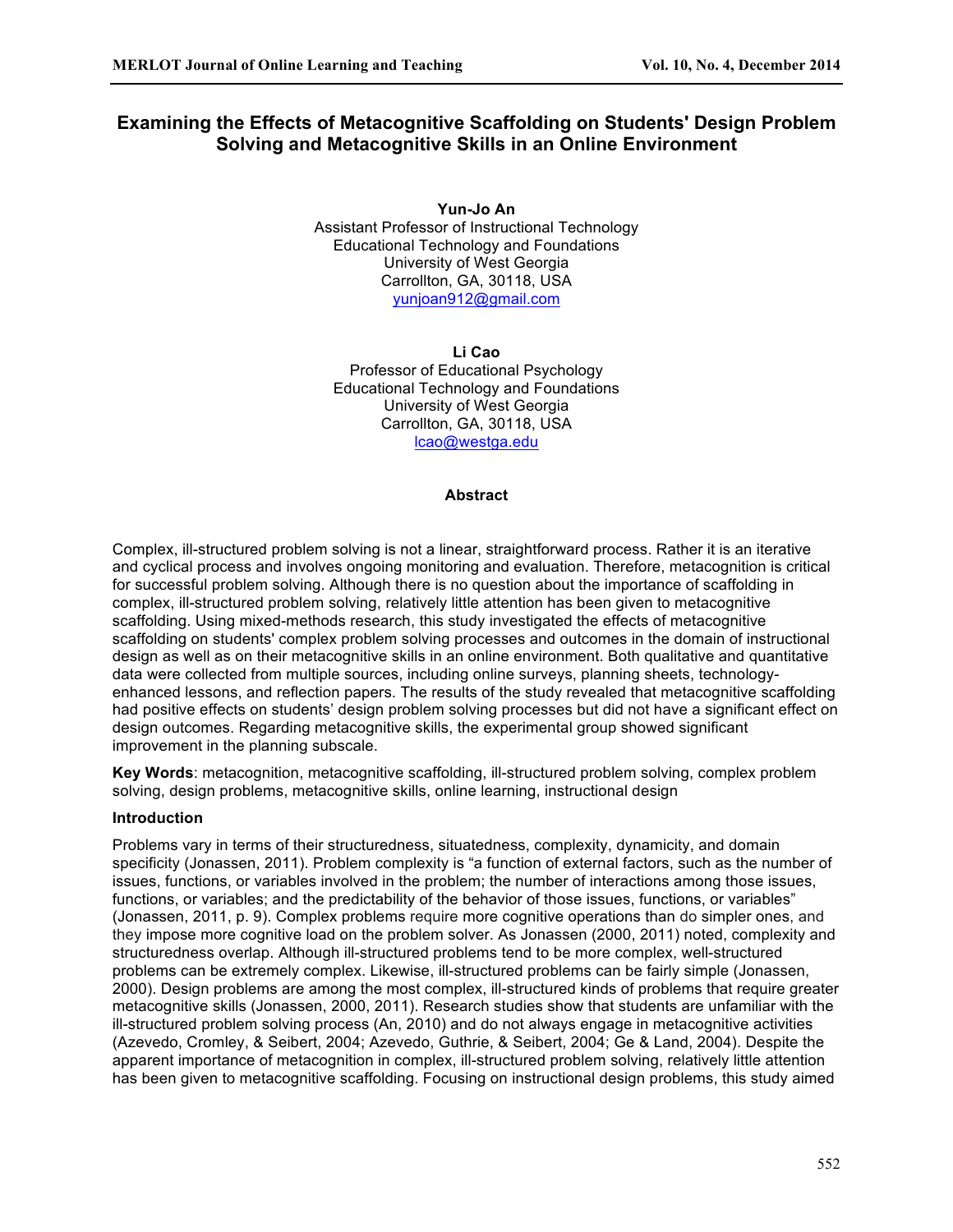to investigate the effects of metacognitive scaffolding on students' complex problem solving in an online environment.

#### **Design Problem Solving**

Jonassen (2000) identified eleven kinds of problems: (1) logic problems, (2) algorithms, (3) story problems, (4) rule-using/rule-induction problems, (5) decision making, (6) troubleshooting, (7) diagnosissolution problems, (8) strategic performance, (9) policy-analysis problems, (10) design problems, and (11) dilemmas. Design problems are usually among the most complex and ill-structured kinds of problems. They usually have ambiguous goals and possess multiple solutions, multiple solution paths, and multiple criteria for evaluating solutions. The criteria for evaluating design solutions are often unknown. Design problems require the problem solver to integrate knowledge from multiple domains. They also require greater metacognitive or self-regulation skills (Jonassen, 2000, 2011).

Design is a ubiquitous activity. In numerous fields, including education, engineering, computer science, art, music, architecture, and business, professionals design products, processes, models, activities, and other outcomes. Many jobs and tasks involve design problem solving. The largest body of research on design comes from engineering design (Jonassen, 2011). According to Dym and Little (2004), the engineering design process includes the following five phases: (1) problem definition, (2) conceptual design, (3) preliminary design, (4) detailed design, and (5) final design. Most disciplines attempt to define their own design models. Instructional design is one of the prominent design venues. The core elements to all instructional design models are summarized in the ADDIE model (analysis, design, development, implementation, and evaluation (Gustafson & Branch, 1997). That is, instructional designers first engage in analysis, design instruction by assembling content and instructional strategies, develop instructional materials, implement the developed instruction, and evaluate its effectiveness. However, instructional design is not a linear process as implied by the ADDIE and other instructional design models. Rather it is a cyclical and iterative process (Jonassen, 2011).

In addition, successful design must address the constraints imposed by the context. Constraints in instructional design include learner characteristics, learning goals, resources available, environmental factors, and physical context in which instruction is delivered. Constraints are rarely identified at the beginning of the design process. They emerge throughout the design process, and designers need to make decisions based on the constraints as they emerge (Jonassen, 2011).

### **Complex Problem Solving and Metacognition**

In order to be successful in complex, ill-structured problem solving, the problem solver needs both domain-specific knowledge and structural or structured knowledge. Domain-specific knowledge refers to content knowledge in a specific discipline. Structural or structured knowledge, on the other hand, refers to the knowledge of how concepts within a domain are interrelated. It is often described as schemata or cognitive structure (Chi & Glaser, 1985; Ge & Land, 2004; Jonassen, 2000; Voss & Post, 1988; Voss et al., 1991). Due to the lack of sufficient domain-specific and structural knowledge, novices tend to interpret complex problems in simplified ways by overlooking critical factors, have difficulty identifying relevant information, and often fail to consider alternative solutions (Powell & Willemain, 2007; Voss & Post, 1988).

In addition to domain-specific knowledge and structural knowledge, metacognition is also important because complex, ill-structured problem solving involves ongoing monitoring and evaluation. The term metacognition, coined by Flavell (1979), is often simplified as "thinking about thinking" or "cognition about cognition." Although there are many different definitions of metacognition, there is a general agreement that metacognition consists of both metacognitive knowledge and metacognitive regulation (Flavell, 1979; Hacker, Dunlosky, & Glaesser, 1998; McCormick, 2003; Zimmerman & Schunk, 2011). Metacognitive knowledge refers to declarative knowledge about and awareness of one's own cognitive processes. On the other hand, metacognitive regulation refers to one's procedural knowledge for regulating cognitive processes and consists of the following four components (See Figure 1): (1) planning, (2) monitoring, (3) evaluating, and (4) revising (Brown, 1987), all of which are required for complex, ill-structured problem solving. Metacognition is necessary for solving complex, ill-structured problems, including design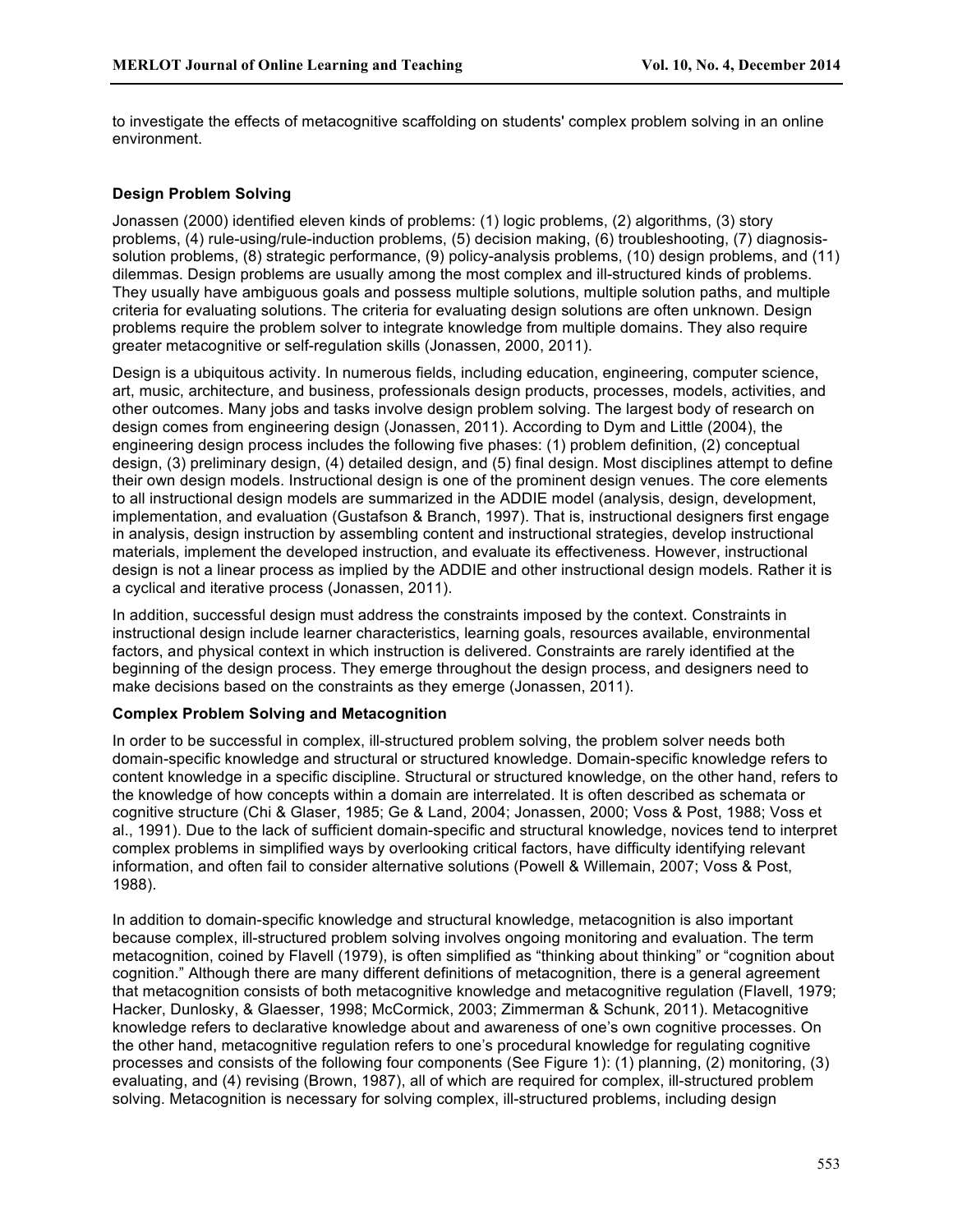problems, especially when domain-specific knowledge and structural knowledge are absent or limited. Wineburg (1998, 2001) found that metacognition could compensate for absence of relevant domain knowledge.



*Figure 1.* Components of Metacognition

# **Scaffolding**

Scaffolding refers to temporary support provided by the teacher, more capable peers, or computer tutors to help students solve a problem or carry out a task that they cannot accomplish independently (Vygotsky, 1978; Wood et al., 1976). Scaffolds can take a variety of forms, including expert modeling, expert advice, prompts, learner guides, and tools. Saye and Brush (2002) distinguished between hard scaffolds and soft scaffolds. Hard scaffolds refer to "static supports that can be anticipated and planned in advance based on typical student difficulties with a task" (p. 81). In contrast, soft scaffolds provide dynamic and spontaneous support based on learner responses. Further, Hannafin et al. (1999) identified four types of scaffolding: conceptual, metacognitive, procedural, and strategic. First, conceptual scaffolding guides learners regarding what to consider and helps them reason through complex problems. Second, metacognitive scaffolding facilitates metacognitive thinking and supports metacognitive processes, including planning, monitoring, and evaluating. Third, procedural scaffolding emphasizes how to utilize resources and tools. Finally, strategic scaffolding provides guidance on how to approach learning tasks or problems.

There is no question about the importance of scaffolding in complex, ill-structured problem solving. Many students are accustomed to traditional teacher-centered instruction, unfamiliar with the ill-structured problem solving process, and overwhelmed by the complexity and ambiguity of the problem presented to them (An, 2010). Also, students do not always engage in the planning activities and rarely use metacognitive monitoring processes (Azevedo, Cromley, & Seibert, 2004; Azevedo, Guthrie, & Seibert, 2004). They do not necessarily monitor and evaluate their problem solving (Ge & Land, 2004). Researchers have increasingly emphasized the need to provide external support to facilitate students' cognitive and metacognitive processes during complex, ill-structured problem solving.

# **Effects of Metacognitive Scaffolding**

Only a small number of studies have investigated the effects of metacognitive scaffolding in the context of complex, ill-structured problem solving. Research shows that metacognitive scaffolding supports metacognitive activities and facilitates problem-solving processes. For example, Ge and Land (2003) found that students who received metacognitive question prompts performed significantly better than those who did not receive question prompts in all four problem-solving processes, including problem representation, generating solutions, making justification, and monitoring and evaluation. Specifically, students who closely followed the question prompts demonstrated significantly better problem solving skills in metacognitive activities, such as planning for the problem solving process, monitoring the problem solving progress, evaluating the effectiveness of the solutions, and justifying the viability of the proposed solution against alternatives. Bulu and Pedersen (2010) investigated the effects of domaingeneral and domain-specific scaffolds on learning and problem-solving outcomes during ill-structured problem solving. Their findings revealed that domain-general scaffolds facilitated monitoring and evaluation better than domain specific ones and helped students transfer problem-solving skills when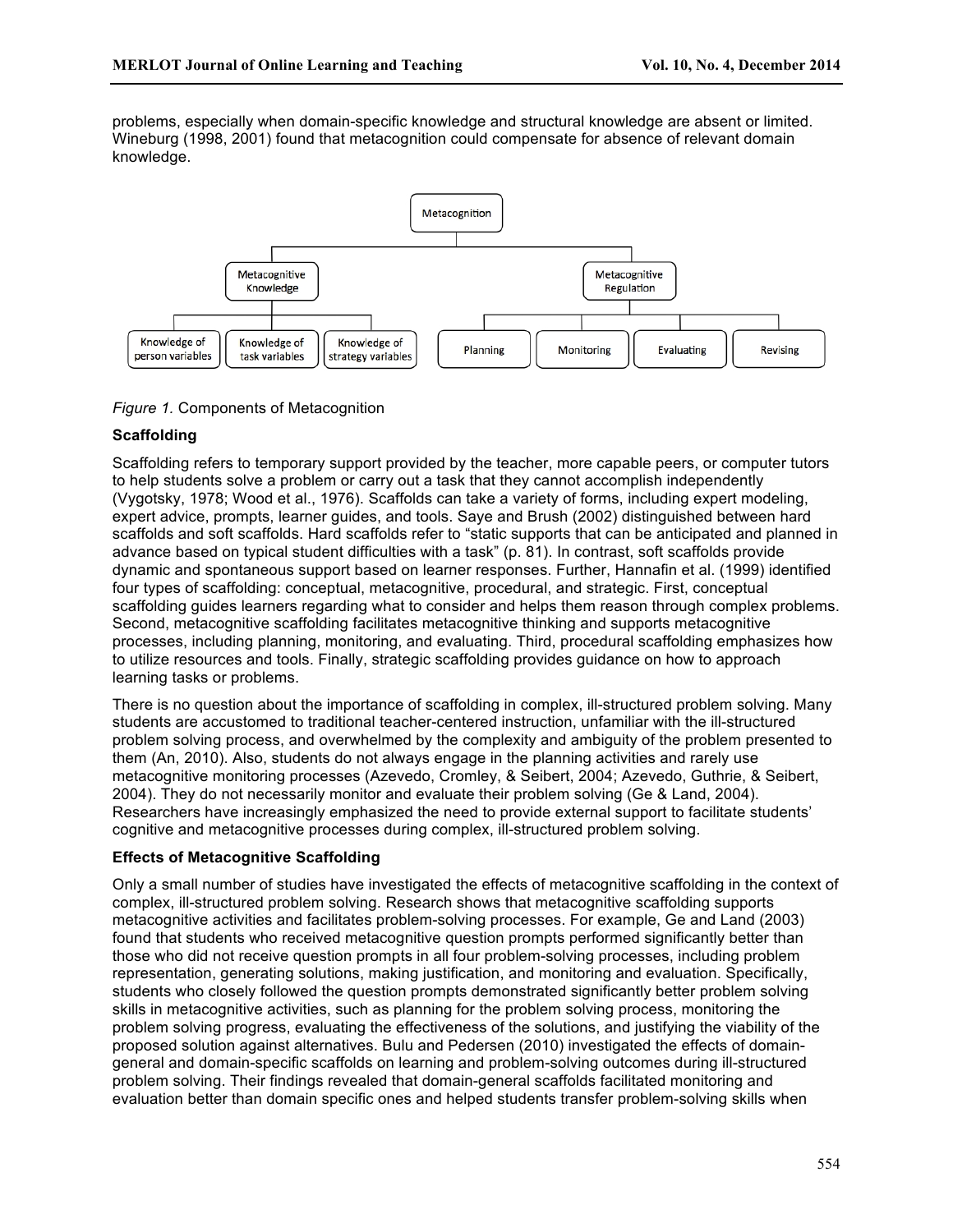they were faded, while domain-specific scaffolds facilitated learning of the scientific content and problem representation better than domain-general scaffolds. In the domain-general conditions, students evaluated their solutions more effectively and provided alternative solutions to the problem. These results suggest that domain-general scaffolds are effective for fostering students' monitoring and evaluation skills.

Using Hannafin et al.'s (1999) scaffolding classification, An (2010) designed conceptual, metacognitive, procedural, and strategic scaffolds and examined their effectiveness in supporting students' wiki-based, ill-structured problem solving in an online graduate-level course. She found that metacognitive scaffolds helped students effectively develop problem-solving plans, monitor and evaluate their progress, make necessary changes to improve their problem solving processes, and avoid procrastination. More recently, Chen and Chan (2011) reported that process prompts facilitate students' problem-solving efforts and support self-monitoring and metacognitive thinking. These research findings indicate that metacognitive scaffolds are effective in supporting students' metacognitive processes, including planning, monitoring, and evaluation.

The literature also reveals that metacognitive scaffolding facilitates students' content learning and knowledge construction as well as metacognitive processes. In Bulu and Pedersen's (2010) study, sixth grade students were randomly assigned to one of the four scaffolding conditions: domain-general continuous (DG-C), domain-general faded (DG-F), domain-specific continuous (DS-C), and domainspecific faded (DS-F). Students in all four conditions improved their content knowledge significantly from pretest to posttest. Although the students in the continuous domain-specific (DS-C) condition outperformed those in the other conditions on the posttest, the results show that domain-general scaffolds have a positive effect on students' content learning. In a similar vein, An (2010) found that metacognitive scaffolds not only supported student groups' planning, monitoring, and evaluation in the ill-structured problem solving process, but also helped the instructor better understand students' conceptual needs. By making the student groups' plans, strategies, progress, reflections, and evaluations visible, the metacognitive scaffolds provided in her study enabled the instructor to understand what was going on in each group and to provide tailored conceptual scaffolding.

Roll and his colleagues (2012) examined the effect of metacognitive scaffolding, domain-independent instructional prompts, on students' invention behaviors and outcomes. One hundred thirty-four undergraduate students were assigned to one of the two conditions: Guided Invention (treatment) and Unguided Invention (control) conditions. Students in both conditions were asked to invent methods for calculating uncertainties in best-fitting lines. The Guided Invention condition differed from the Unguided Invention condition in that it included metacognitive scaffolding. The results of the study revealed that students in the Guided Invention condition developed better conceptual understanding and invented methods that included more conceptual features. The study suggests that metacognitive scaffolding facilitates students' conceptual understanding and increases the quality of solutions.

Despite the increasing research efforts, there is still a lack of understanding of how metacognitive scaffolding affects students' complex problem solving processes and outcomes and their metacognitive skills, particularly in online learning environments.

# **Purpose of the Study**

The purpose of this study was two-fold: (1) to investigate the effects of metacognitive scaffolding on students' complex problem solving processes and outcomes in the domain of instructional design in an online environment, and (2) to examine how metacognitive scaffolding influences students' metacognitive skills. Specifically, the following research questions were addressed:

- 1. What are the effects of metacognitive scaffolding on students' design problem solving processes and outcomes in an online environment?
- 2. How does metacognitive scaffolding affect students' metacognitive skills (planning, monitoring, and evaluation skills)?

We expected students receiving metacognitive scaffolds to acquire more metacognitive skills than students in the group that did not receive metacognitive scaffolds. We also expected that the group supported by metacognitive scaffolds would outperform the group not supported by metacognitive scaffolds on the quality of the design outcomes.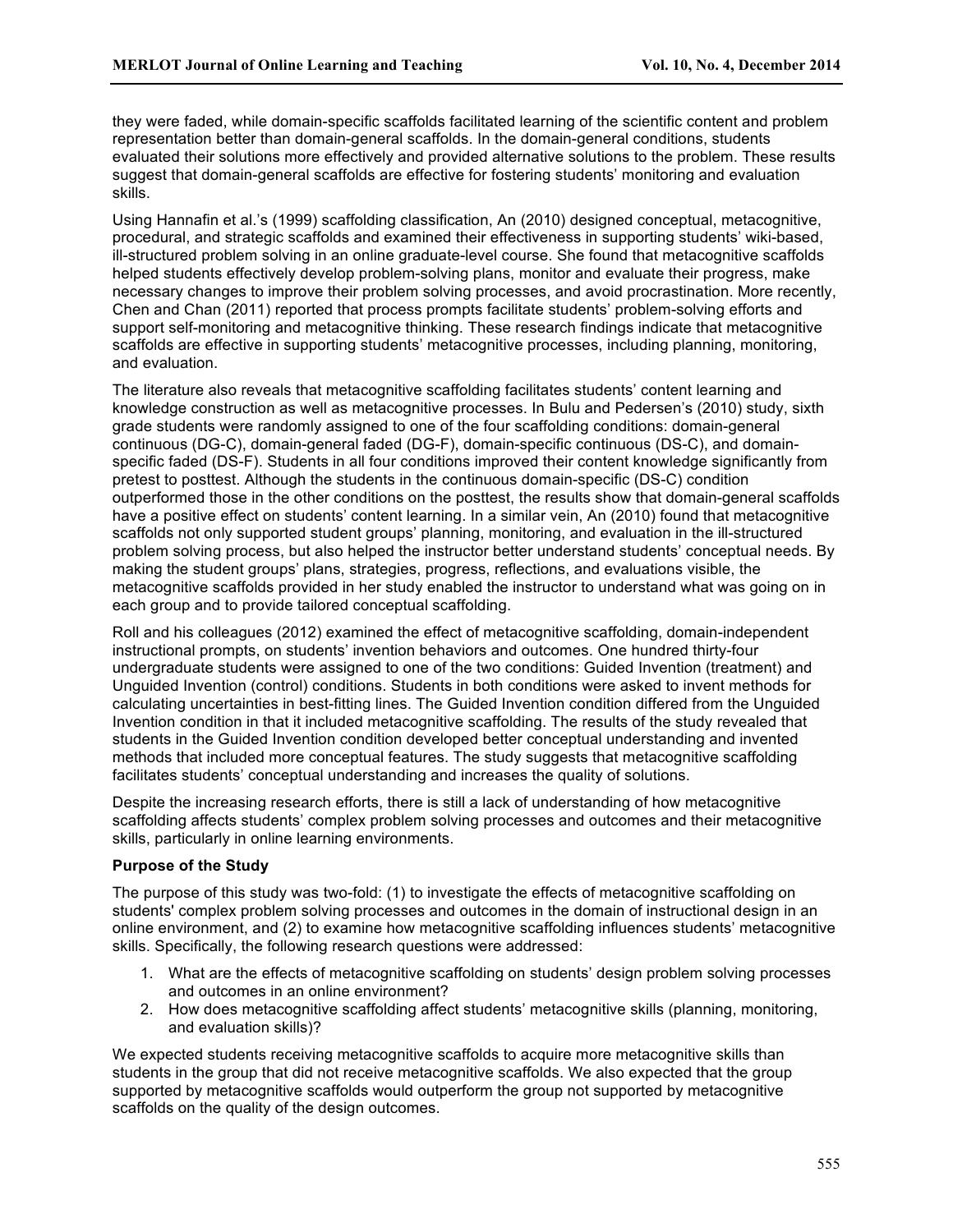# **Method**

## **Participants***.*

Participants in this study were 49 students enrolled in two sections of an online graduate course in the Instructional Technology program at a public university in the southeastern United States. They were all graduate students in the College of Education. The majors of the participants included Instructional Technology, Special Education, School Counseling, School Library Media, and Business Education. Seventy percent of the participants were female and thirty percent were male. Their age ranged from 23 to 58 years old. Approximately 70% of the participants did not have prior experience in creating technology-enhanced lessons. Standard IRB procedures were followed. The students returned consent forms and agreed to participate in the study. Participants' background information is summarized in Table 1.

## Table 1.

# *Participant Demographic Information*

| Class     | N  | Age         | Gender |      | Prior experience in creating | technology-enhanced lessons |
|-----------|----|-------------|--------|------|------------------------------|-----------------------------|
|           |    | M(SD)       | Female | Male | Yes                          | No                          |
| Section 1 | 25 | 31.2(8.77)  | 16     | 9    |                              | 18                          |
| Section 2 | 24 | 35.3(10.7)  | 18     | 6    |                              | 16                          |
| Total     | 49 | 33.2 (9.89) | 34     | 15   | 15                           | 34                          |

# **Procedures.**

This study focused on two instructional design assignments: (1) creating a WebQuest (Dodge, 1995) and (2) developing a technology-enhanced, design-based lesson that requires students to collaboratively design digital objects. They were individual assignments. Two sections of the Instructional Technology course were offered online in Spring 2012. The first section was an experimental group, and the second section was a comparison group. For the two design assignments, the students in the experimental group were given metacognitive scaffolding in addition to content-specific scaffolding (e.g., WebQuest template, sample lessons). On the other hand, the students in the comparison group did not receive metacognitive scaffolding. They were given content-specific scaffolding only.

Table 2.

*Metacognitive Scaffolding*

| <b>Metacognitive Scaffolds</b> |                                                                                                         |  |  |
|--------------------------------|---------------------------------------------------------------------------------------------------------|--|--|
| Planning                       | Planning Sheet Templates (Hard scaffolding)<br>٠<br>Feedback on Planning Sheets (Soft scaffolding)<br>٠ |  |  |
| Monitoring &<br>Evaluating     | Question Prompts (Hard scaffolding)<br>٠                                                                |  |  |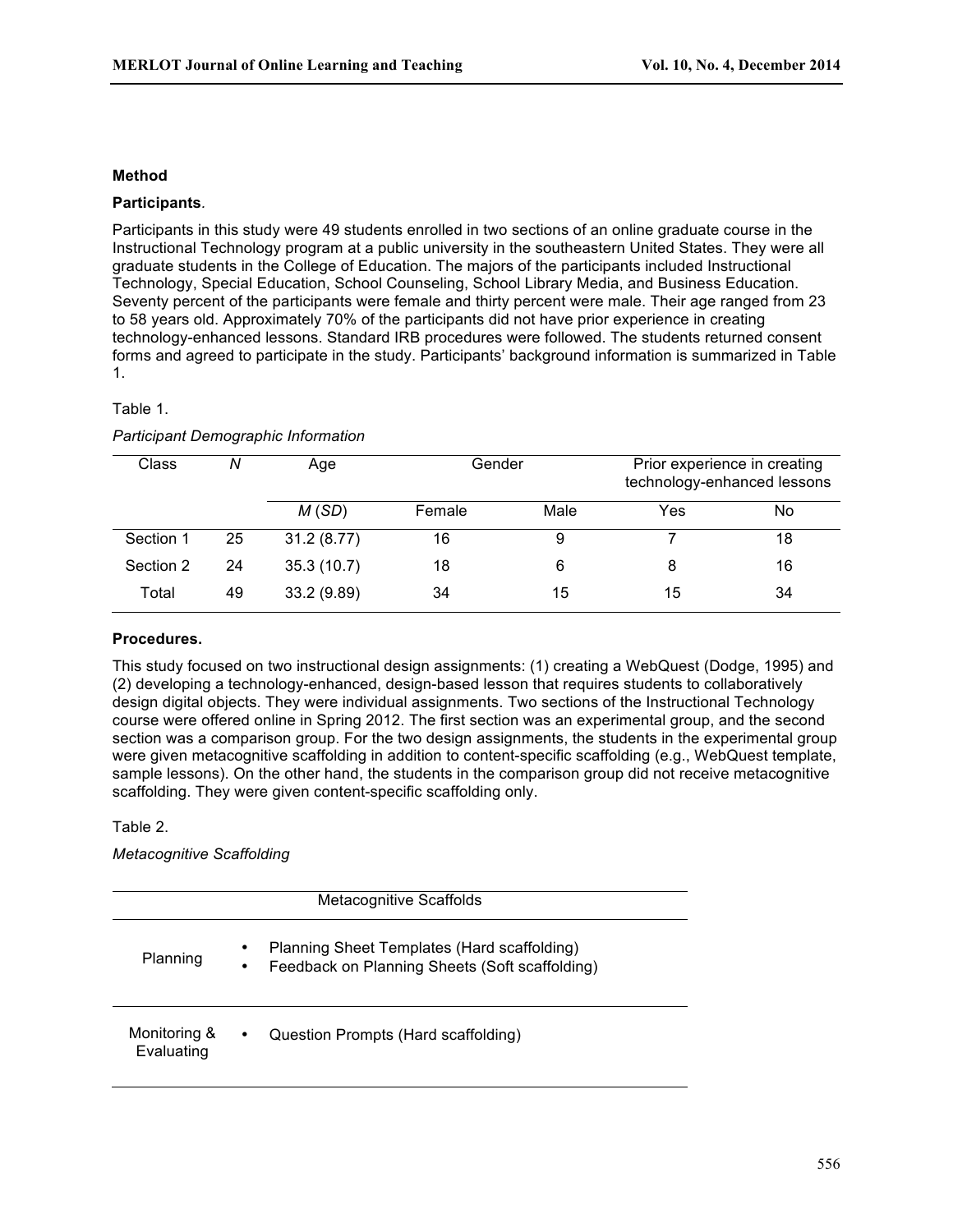Metacognitive scaffolding was designed to facilitate planning, monitoring, and evaluating processes during design problem solving (See Table 2). Specifically, the instructor first provided the experimental group with planning sheet templates (hard scaffolding), in which directions and prompts for facilitating planning were embedded. The planning sheet template for the WebQuest assignment consisted of the following four sections: (1) Topic/subject, (2) Grade level, (3) Learning issues, and (4) Timeline (See Figure 2). The template for the design-based lesson assignment consisted of the following four sections: (1) Target learners, (2) Design task, (3) Learning issues, and (4) Timeline (See Figure 3).

|    | <b>Planning Sheet</b><br>Name:                                                                                                                                      |                 |  |  |
|----|---------------------------------------------------------------------------------------------------------------------------------------------------------------------|-----------------|--|--|
|    |                                                                                                                                                                     |                 |  |  |
|    | Date:                                                                                                                                                               |                 |  |  |
| 1. | Topic/Subject: Consider several different topics and choose the best one. Make sure that it<br>is appropriate for WebQuest.                                         |                 |  |  |
|    | 2. Grade Level:                                                                                                                                                     |                 |  |  |
|    |                                                                                                                                                                     |                 |  |  |
|    | Learning Issues: What do you need to learn to create a WebQuest? Read the assignment<br>instructions and evaluation criteria carefully to identify learning issues. |                 |  |  |
|    | 4. Timeline: Identify the steps or activities involved in creating a WebQuest and determine                                                                         |                 |  |  |
|    | how much time to spend on each activity. Use the following table format.                                                                                            |                 |  |  |
| 3. | Steps or activities to be completed                                                                                                                                 | <b>Timeline</b> |  |  |
|    |                                                                                                                                                                     |                 |  |  |
|    |                                                                                                                                                                     |                 |  |  |

*Figure 2.* Planning Sheet Template for the WebQuest Assignment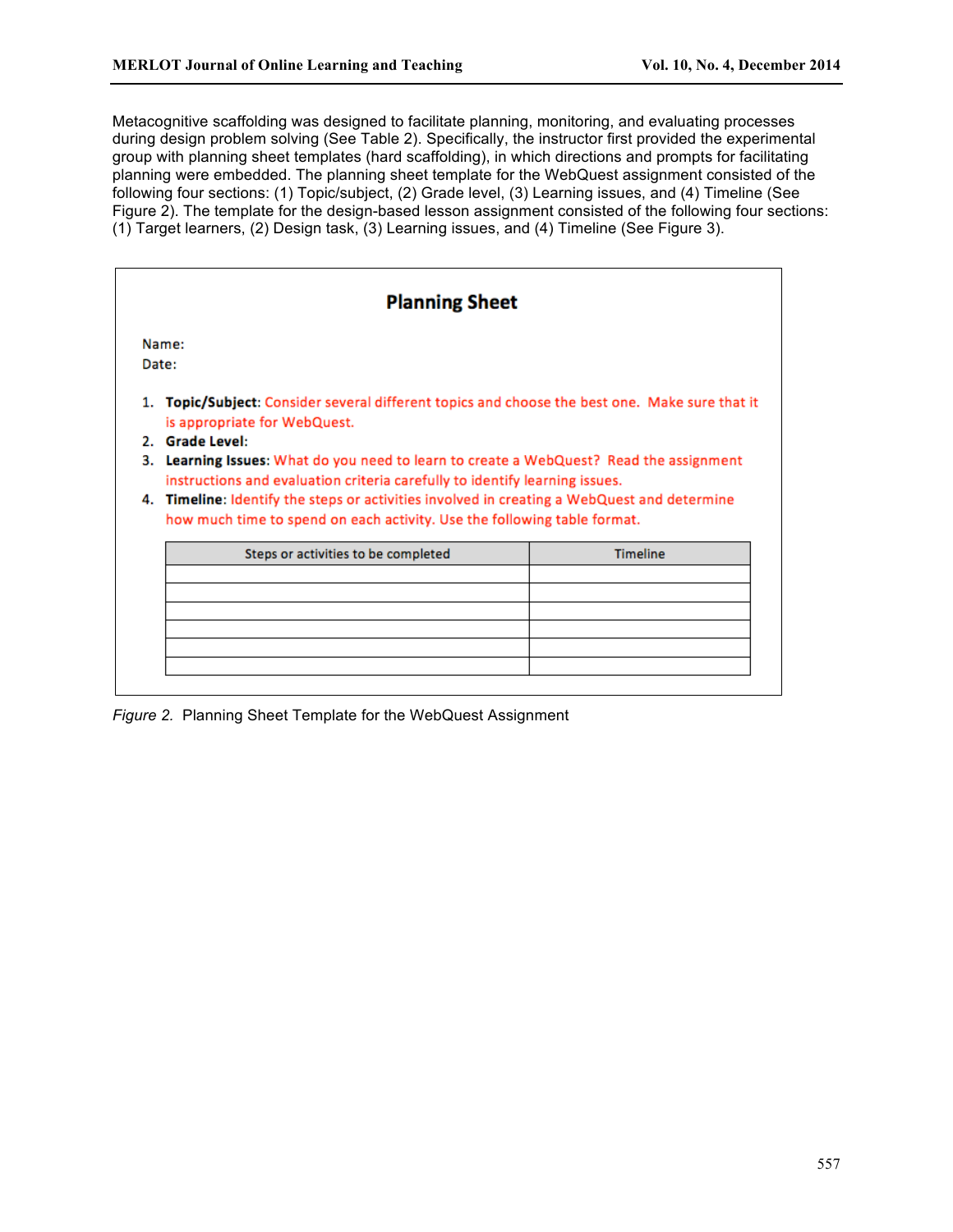# **Planning Sheet**

Name:

Date:

- 1. Target Learners:
- 2. Design Task: What digital object do you want your target learners to design?
- 3. Learning Issues: What do you need to learn to develop a design-based lesson? Read Ch. 4 and the assignment instructions carefully to identify learning issues.
- 4. Timeline: Identify the steps or activities involved in developing a design-based lesson and determine how much time to spend on each activity. Use the following table format.

| Steps or activities to be completed | Timeline |
|-------------------------------------|----------|
|                                     |          |
|                                     |          |
|                                     |          |
|                                     |          |
|                                     |          |
|                                     |          |
|                                     |          |

*Figure 3.* Planning Sheet Template for the Design-Based Lesson Assignment

As Figure 2 and Figure 3 show, the students in the experimental group were prompted to select their lesson topic and target learners, identify learning issues, and develop a timeline. The experimental group was required to complete and submit their planning sheet before they designed their technologyenhanced lessons.

The instructor provided feedback on the planning sheets (soft scaffolding), using the Assignments tool in Blackboard. In addition, during the design process, she provided question prompts (hard scaffolding) to facilitate monitoring and evaluation processes using the Announcements tool in Blackboard. For example, for the design-based lesson assignments, the experimental group was encouraged to ask themselves the following questions:

- Am I on the right track? Am I developing a lesson that is design-based?
- Is the design task appropriate for my target audience? Have I considered all options?
- Am I making good progress?<br>• What do I still peed to learn to
- What do I still need to learn to develop an effective design-based lesson?
- Am I making good use of my time?
- Am I using effective strategies for this assignment?
- Does my lesson plan include all the required elements?

# **Data Sources**

Using mixed methods research (Creswell, 2009), the researchers collected both qualitative and quantitative data from multiple sources, including online surveys, planning sheets, technology-enhanced lessons, and reflection papers.

# *Surveys*

Participants completed two online surveys (pre- and post-measures). The first survey was administered in the first week of the semester. The survey included two parts: (1) demographic questions and (2) a metacognitive skills questionnaire. The metacognitive skills questionnaire was created based on the Metacognitive Awareness Inventory (MAI) (Schraw, 2001; Schraw & Dennison, 1994). The MAI was selected because self-report measures were widely used in the self-regulated learning research.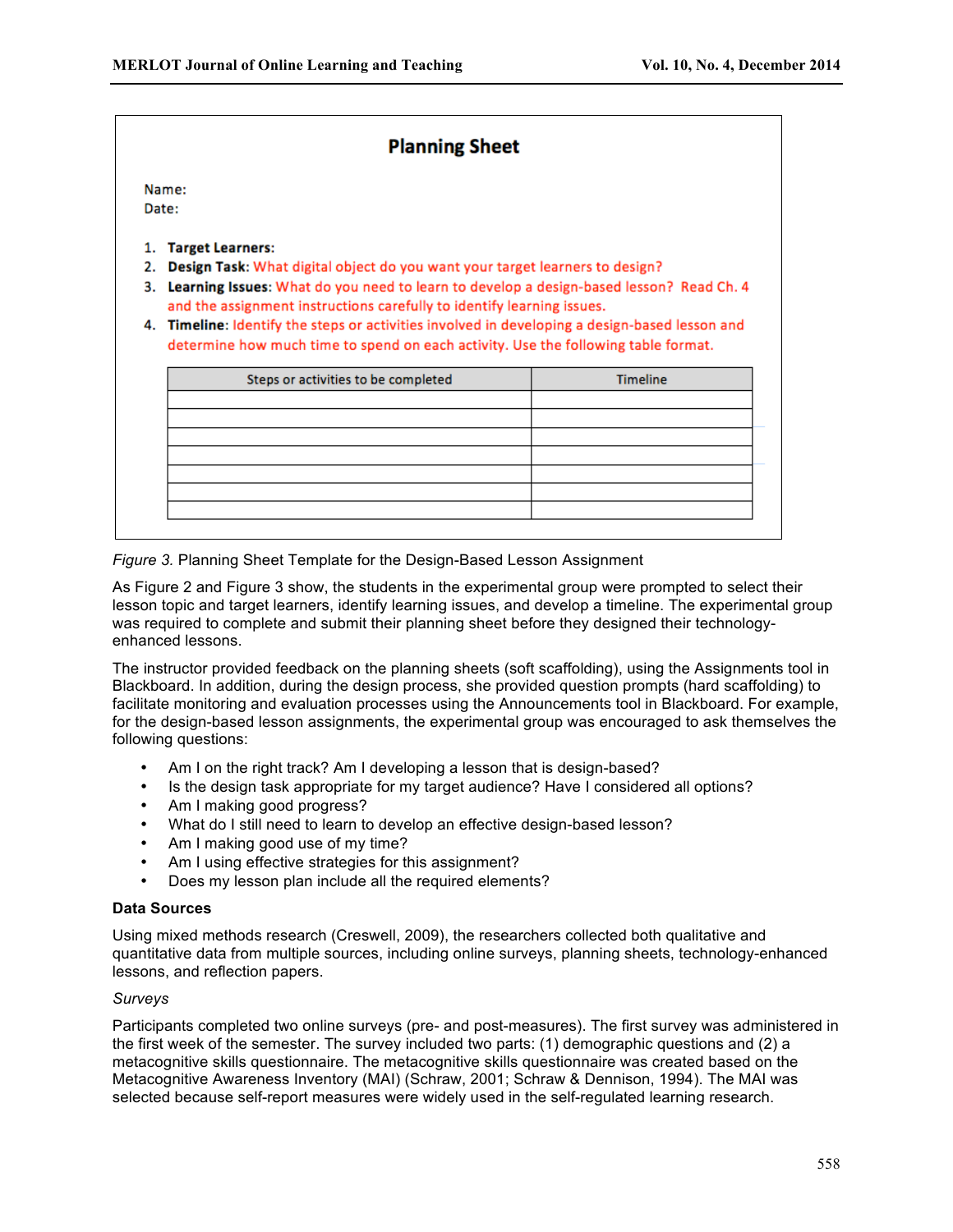Research (Cao, 2012; Pintrich, 2000; Winne & Hadwin, 1998) shows that a self-report instrument was able to measure general aptitudes or propensities in different self-regulatory processes. As Schraw and Dennison (1994) reported, scores on the subscales of the MAI have been related, in theoretically predictable ways, to components of students' motivation, metacognition, and academic performance, including self-efficacy, knowledge of cognition, regulation of cognition, monitoring accuracy, and test performance.

Our survey instrument was significantly different from the MAI. The MAI includes 52 items, which are classified into eight subcomponents, including declarative knowledge (DK), procedural knowledge (PK), conditional knowledge (CK), planning (P), information management strategies (IMS), monitoring (M), debugging strategies (DS), and evaluation (E). The metacognitive skills questionnaire used in this study, on the other hand, consisted of three subscales, including planning, monitoring, and evaluation (See Appendix A). Each subscale included six items. Although the MAI's planning, monitoring, and evaluation items were a starting point, those items irrelevant to design problem solving (e.g., "I ask myself questions about the material before I begin," "I ask myself questions about how well I am doing while I am learning something new," "I know how well I did once I finish a test," etc.) were not included. Instead, new items were added (e.g., "I figure out the steps or activities involved in completing a task," "I determine how much time to spend on each activity before I begin a task," and "I evaluate what went well and what could have been done better after I finish a task."). The second survey included the metacognitive skills questionnaire only. The post-measure was completed after submission of the two design assignments. Table 3 below shows Cronbach *α* coefficients for the subscales as well as the overall metacognitive skills for the pre-test and post-test. As can be seen from Table 3, our data produced acceptable reliabilities coefficients, ranging from the lowest .70 to the highest .90.

# Table 3.

#### *Cronbach Alpha Coefficients for the Pre- and Post-Test Measures*

| <b>Scales</b>                       | Pre-Test | Post-Test |
|-------------------------------------|----------|-----------|
| Planning                            |          | .70       |
| Monitoring                          |          | .76       |
| Evaluation                          | .83      | .70       |
| <b>Overall Metacognitive Skills</b> | .90      | .86       |

## *Technology-enhanced lessons*

Participants were asked to design two different technology-enhanced lessons: (1) a WebQuest and (2) a technology-enhanced, design-based lesson. They were given approximately two weeks to complete each assignment. The first author graded their technology-enhanced lessons using rubrics, and the grades were used as the measure of the quality of design outcomes.

#### *Planning sheets*

The students in the experimental group were required to complete a planning sheet before designing each lesson. For the planning sheet, they were given a template, which was described above. The planning sheet forced the experimental group to select a topic and target audience, identify learning issues, and develop a timeline within the first four days.

# *Reflection papers*

The students in both groups were asked to write a reflection paper after designing a WebQuest and another reflection paper after designing a technology-enhanced, design-based lesson. Open-ended questions were provided to facilitate reflection. The following are sample questions: Was it helpful to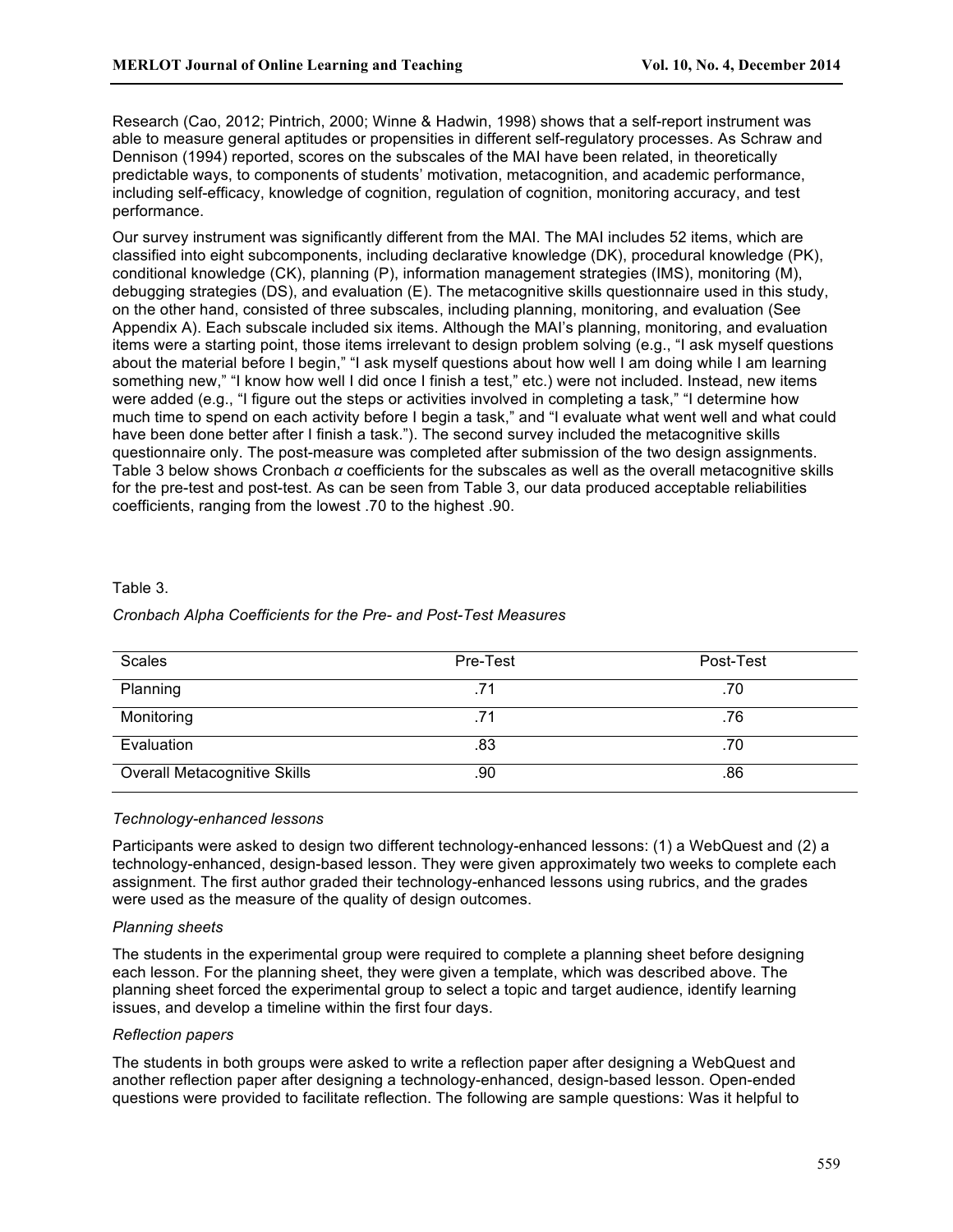complete the planning sheet for the Design-Based Lesson assignment? Why or why not? Please explain (For the experimental group only). What strategies did you use to effectively complete the assignment? How did you monitor and evaluate your progress?

# **Data Analysis**

Quantitative data from surveys and assignment grades were analyzed by using a repeated measures ANOVA. Rubrics were used to evaluate the quality of problem solving outcomes, that is, students' WebQuests and technology-enhanced, design-based lessons. Qualitative data from planning sheets and reflection papers were analyzed by using the constant comparative method (Glaser & Strauss, 1967; Strauss & Corbin, 1990). All qualitative data were carefully examined, coded, and constantly compared to other data for thematic analysis. Reflection papers from the experimental group and those from the comparison group were examined separately to compare two groups' metacognitive strategies.

## **Results**

## **Research Question 1: What are the effects of metacognitive scaffolding on students' design problem solving processes and outcomes in an online environment?**

Qualitative data analysis revealed that metacognitive scaffolding facilitated students' design problem solving processes by helping them set goals and deadlines, engage in research, organize their ideas and thoughts, correct misunderstandings, revise ineffective plans or strategies, avoid procrastination, use time effectively, and monitor and evaluate their progress.

#### *Set goals and deadlines*

Students in the experimental group reported that the planning sheet not only took away the overwhelming feeling and stress but also helped them focus and stay on task, by having them set goals and deadlines.

"… The timeline was the most important tool. I was able to set goals and deadlines so that completing the WebQuest would not be cumbersome." (Katie, March 10, 2012)

"The timeline component of the planning sheet was the most useful… This certainly would have been a frustrating task if I hadn't broken it into parts. I was able to set goals and deadlines. I started with what I wanted the end product to be and broke the assignment into chunks." (Linda, April 22, 2012)

Reflection data revealed that not all students in the comparison group engaged in planning activities. Some students started with an outline, but others just started designing a lesson without any planning.

"I started with an outline of what I would like to accomplish with the lesson. This helped me keep on track of what I was trying to accomplish with the lesson." (Carol, April 22, 2012)

"Next time, I think I will make a map/outline of what I was thinking of doing. This time, I just sat down and started typing. This led me to go back several steps and search for items that I needed to elaborate on. Writing out an outline of the project will be easier for future planning of a major project." (Becky, April 22, 2012)

### *Engage in research and organize ideas and thoughts*

For each instructional design assignment, the students in the experimental group were required to identify what they needed to learn or learning issues before creating a lesson. Several students identified what their target learners would need to learn instead of what they needed to learn, but most students identified appropriate learning issues. Students reported in their reflection papers that identifying learning issues helped them engage in research before developing their lessons and organize their thoughts and ideas.

"…Also, the learning issues were very important for me to figure out. The main issue I encountered was not being familiar with the iStopMotion software. I had to research and teach myself how to use it before I could implement it into a classroom setting. I needed to know all of the information so I could create a successful lesson…" (Abigail, April 22, 2012)

"The planning sheet was very helpful. I am one of those types of people who have millions of ideas running through their heads simultaneously and I often end up with many unfinished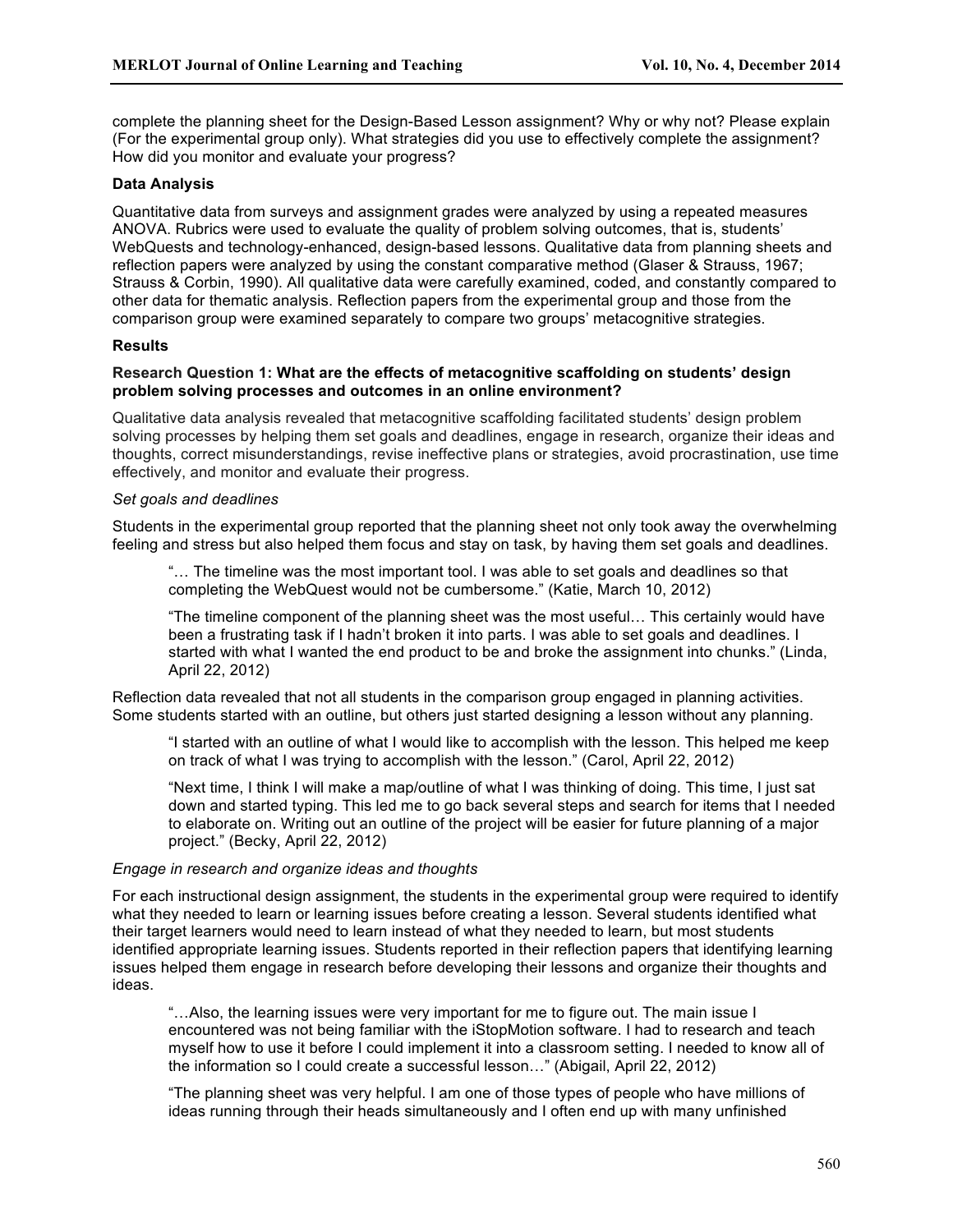products. The planning sheet helped me to focus and organize both my thoughts and ideas." (Linda, March 12, 2012)

## *Correct misunderstandings or develop a more complete understanding of the assignments*

The planning sheet enabled the instructor to redirect the students on the wrong track and help them better understand the assignments. For example, five students in the experimental group chose an inappropriate topic for a WebQuest. Four of them changed their topic based on the instructor feedback and successfully designed a WebQuest.

"… I needed some redirection and feedback from the instructor prior to developing my layout. Because we developed the planning sheet first, I was able to reroute my thought processes in developing a WebQuest." (Emily, March 12, 2012)

#### *Revise ineffective plans or strategies*

The last component of the planning sheet was a timeline. For each design assignment, the students in the experimental group were asked to identify the steps or activities involved in the lesson design and to determine how much time to spend on each activity. They were required to use a given table format for the timeline. Some students' timelines revealed their ineffective strategies. For example, some allocated insufficient time on activities, and others sequenced activities ineffectively. The instructor helped them revise their plans through individual feedback.

#### *Use time effectively and avoid procrastination*

The planning sheet helped the students in the experimental group use time effectively, avoid procrastination, and complete the assignments in a timely manner by having them make critical design decisions early in the design process.

"Not only did the planning sheet help me with the timeline, it also showed me that if I spent too much time on one part of the assignment I would have to spend less time on the next part." (Jason, April 22, 2012)

"The planning sheet was helpful to complete before creating the WebQuest. Although you did not have to really complete anything on the planning sheet, it still required me to begin brainstorming what I wanted my WebQuest to focus on and how I was going to complete each element of the WebQuest in a timely manner. The planning sheet kept me from procrastinating on this assignment." (Morgan, March 10, 2012)

Some students in the comparison group apparently completed the design assignments at the last minute or did not use the given time effectively. Several students in the comparison group commented in their reflection papers that they would spend more time on the design assignments.

"Next time, I would work more on my assignment a little at a time and not mostly just on the weekend. I also feel like I could have spent more time on detailing the steps of the procedure part of the assignment..." (Logan, April 22, 2012)

"In the future, when working on a larger assignment of this nature I would spend more time at the beginning stages of creation making sure that my overall concept matched with the objectives of the lesson..." (Alison, April 22, 2012)

### *Monitor and evaluate progress*

Qualitative data analysis revealed that both experimental and comparison groups used similar monitoring and evaluation strategies. Specifically, the major strategies commonly used by students included rereading the assignment instructions and evaluation criteria, working on the lesson little by little over time, and using the sample lesson as a roadmap. The following two quotes are from the reflection papers written by the students in the experimental group.

"To monitor and evaluate my progress while completing assignments like this one, I first refer to the instructions and grading criteria provided by the professor, then I look at the example provided. I use these as a guide and continually refer back to them as I work toward completing my project to ensure that I am completing all of the requirements of the assignment… At the end,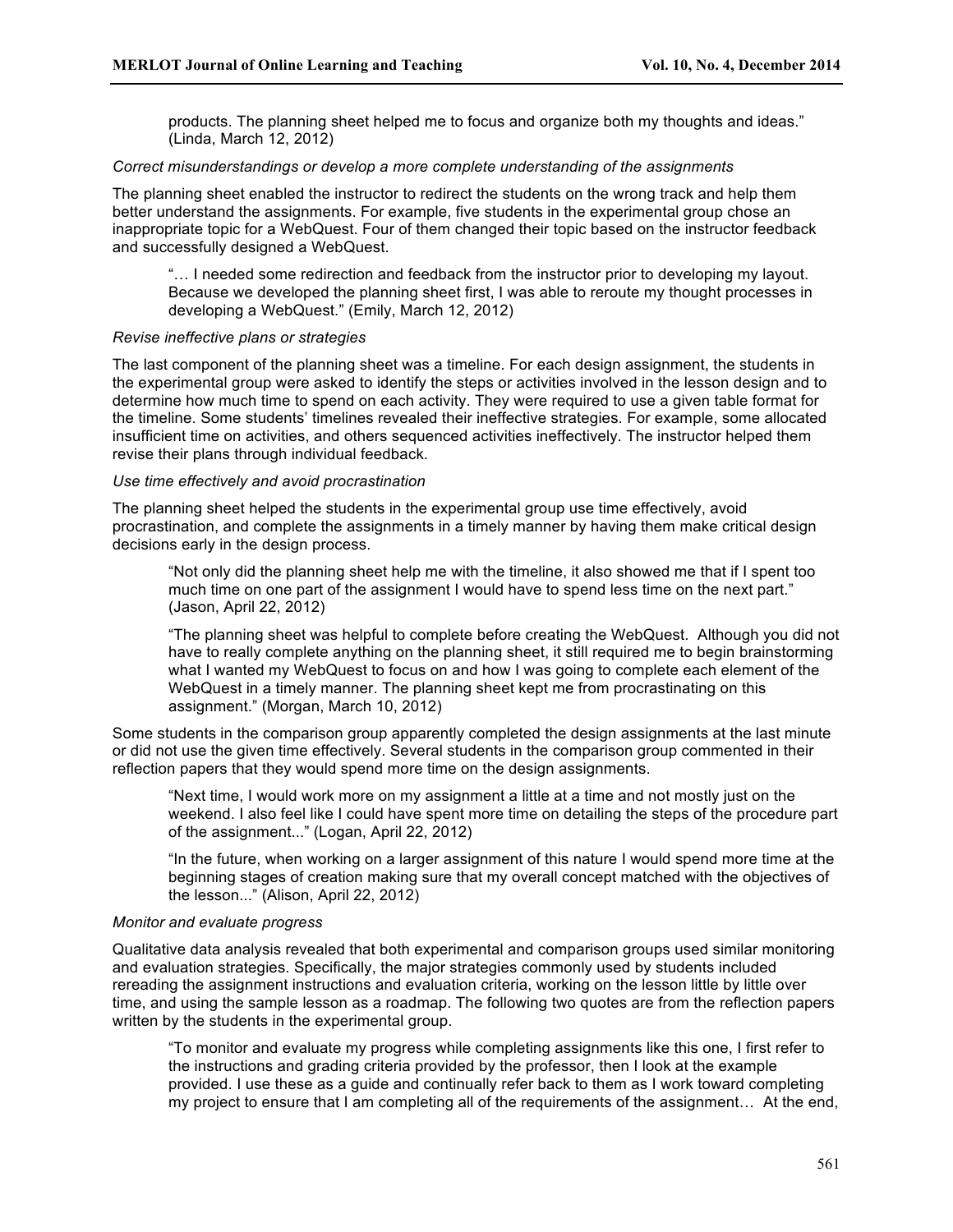I review the entire project and compare it with the grading criteria to make sure that I haven't forgotten any important aspects of the assignment." (Grace, April 22, 2012)

"I monitored and evaluated my progress by working on the lesson in bits and pieces over a few days. I am the type of person who needs to think of an idea and tweak it in my mind or on paper a few times before I want to create the final result. The planning sheet is a good way to monitor progress though." (Amy, April 22, 2012)

The following quotes show that the students in the comparison group used similar strategies to monitor and evaluate their progress.

"I used the rubric to monitor and evaluate my progress while completing the design-based lesson plan. I referred to the rubric before, during, and after completing each section of the lesson plan. Once I completed the project, I used the rubric to perform a self-evaluation and ensure all of the required elements were in place." (Daniel, April 22, 2012)

"I worked on building my lesson over about a week's time. Each day I would add something new so I wasn't trying to get the entire assignment completed at one time. This also gave me time to sit down between times working on the assignment and question my actions…" (Elizabeth, April 22, 2012)

The main difference between the two groups was that the experimental group used their planning sheet, especially the timeline section, to monitor and evaluate their progress. Data analysis revealed that the planning sheet served as a roadmap during the students' design problem solving. A number of students in the experimental group reported that the planning sheet and question prompts helped them monitor and evaluate their progress. Several students commented that they would continue to use the planning sheet when developing new lessons. One student mentioned that she would definitely utilize it in her own classroom with her students. Although most students found the planning sheet to be very helpful, three students reported that it was not helpful to complete the planning sheet because plans change at every turn. One believed that it would be useful for procrastinators only.

### Table 4.

*The Effects of Metacognitive Scaffolding on Design Outcomes*

|                             | <b>Experimental Group</b> |       | <b>Comparison Group</b> |       |     | Sig. |
|-----------------------------|---------------------------|-------|-------------------------|-------|-----|------|
|                             | Mean                      | SD    | Mean                    | SD    |     |      |
| WebQuest (40)               | 35.48                     | 8.00  | 34.38                   | 10.51 | .14 | .71  |
| Design-Based<br>Lesson (50) | 41.87                     | 13.55 | 40.56                   | 15.56 | .10 | .76  |

Despite the benefits of metacognitive scaffolding mentioned above, quantitative data analysis revealed that metacognitive scaffolding did not have significant effects on the problem solving outcomes, which were technology-enhanced lessons. The results of the Analysis of Variance (ANOVA) showed no significant difference between experimental and comparison groups with regard to their grades (See Table 4).

#### **Research Question 2: How does metacognitive scaffolding affect students' metacognitive skills?**

Four separate one-way repeated measures ANOVAs were conducted to examine the potential differences between the experimental and comparison groups in planning, monitoring, evaluation, and overall metacognitive skills. No significant differences were found between the experimental and comparison groups on the three subscales (i.e., planning, monitoring, and evaluation) and the overall metacognitive skills.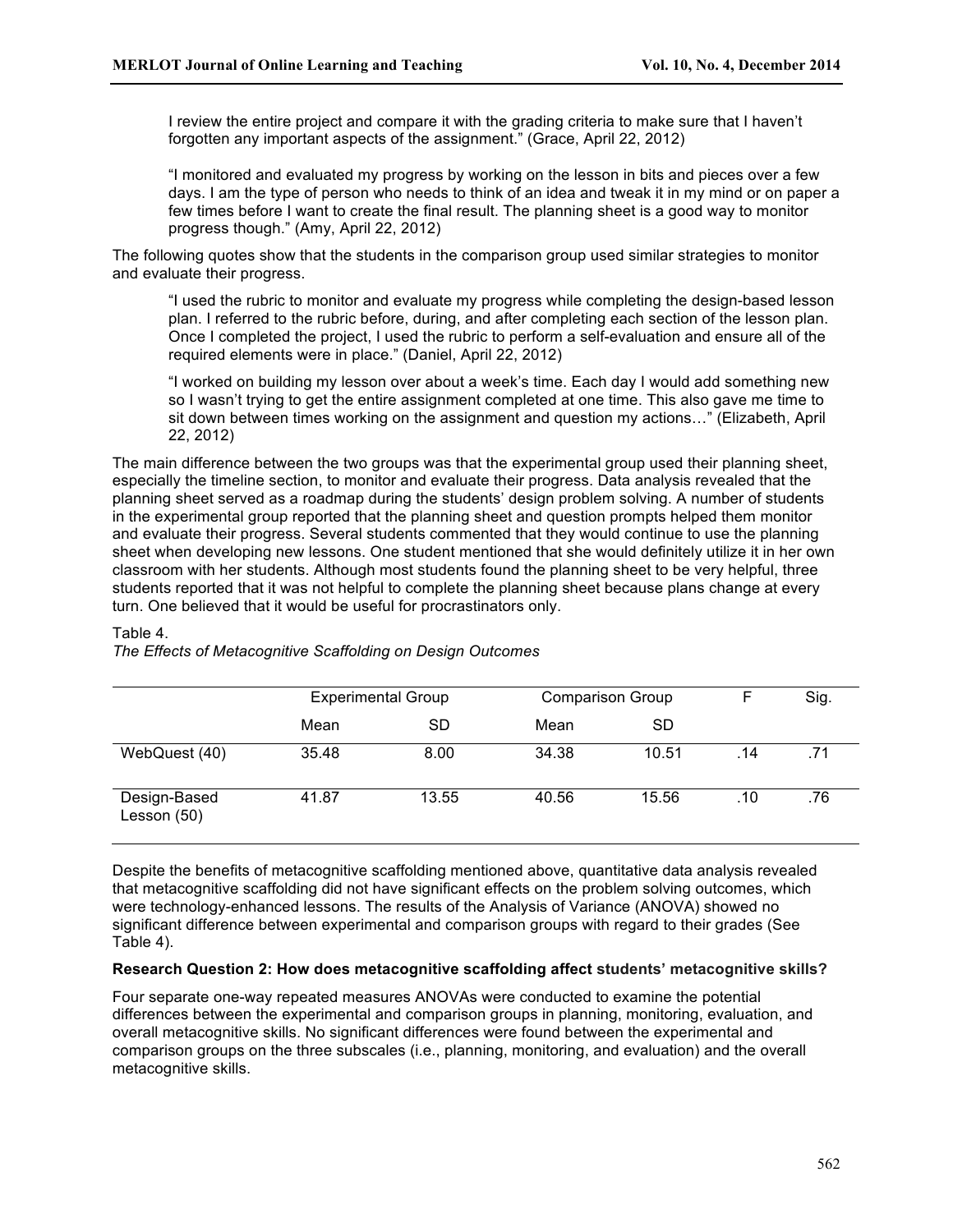

**Note:** Age (= 33.20) was used as a covariate.

*Figure 4.* Planning: Estimated Marginal Means of Pre-test and Post-test

However, a significant interaction effect was found between time (pre/post-test) and condition (experimental/comparison),  $F(1, 46) = 4.11$ ,  $p = .048$ ,  $p^2 = .08$ , when age was used as a covariate. The planning subscale had a different effect depending on the condition when age was controlled. As Figure 4 shows, the experimental group showed an increase in pre- to post-test scores in the planning subscale (Pre-test Mean = 3.76, Post-test Mean = 3.87), while the comparison group showed a decrease in pre- to post-test scores in the planning subscale (Pre-test Mean = 3.96, Post-test Mean = 3.71).

# **Discussion**

This study was limited by a relatively small sample size and a short intervention period. However, the findings of the study contribute to the understanding of metacognitive scaffolding in complex problem solving, provide practical insights into supporting metacognitive processes in online environments, and suggest specific directions for future research.

The results revealed that metacognitive scaffolding facilitated students' design problem solving processes by engaging them in metacognitive activities as well as in research. This finding is consistent with previous research (An, 2010; Bulu & Pedersen, 2010; Chen & Chan, 2011; Ge & Land, 2003). Interestingly, many students in the comparison group did not engage in planning activities, such as setting goals, identifying learning issues, identifying steps or activities involved in the lesson design, and allocating time to each step or activity. Although some students in the comparison group made an outline before designing their lesson, others just started designing a lesson without a plan. This is in line with previous findings from Azevedo and his colleagues' studies (Azevedo, Cromley, & Seibert, 2004; Azevedo, Guthrie, & Seibert, 2004). It is important to keep in mind that students do not always engage in planning activities without appropriate scaffolding. In terms of monitoring and evaluation, both experimental and comparison groups used similar strategies. As mentioned earlier, the main difference between the groups was that the experimental group used the timeline section of their planning sheet to monitor and evaluate their progress.

The metacognitive scaffolds provided to facilitate the students' planning process, including planning sheet templates and feedback on planning sheets, turned out to be effective. The major components of the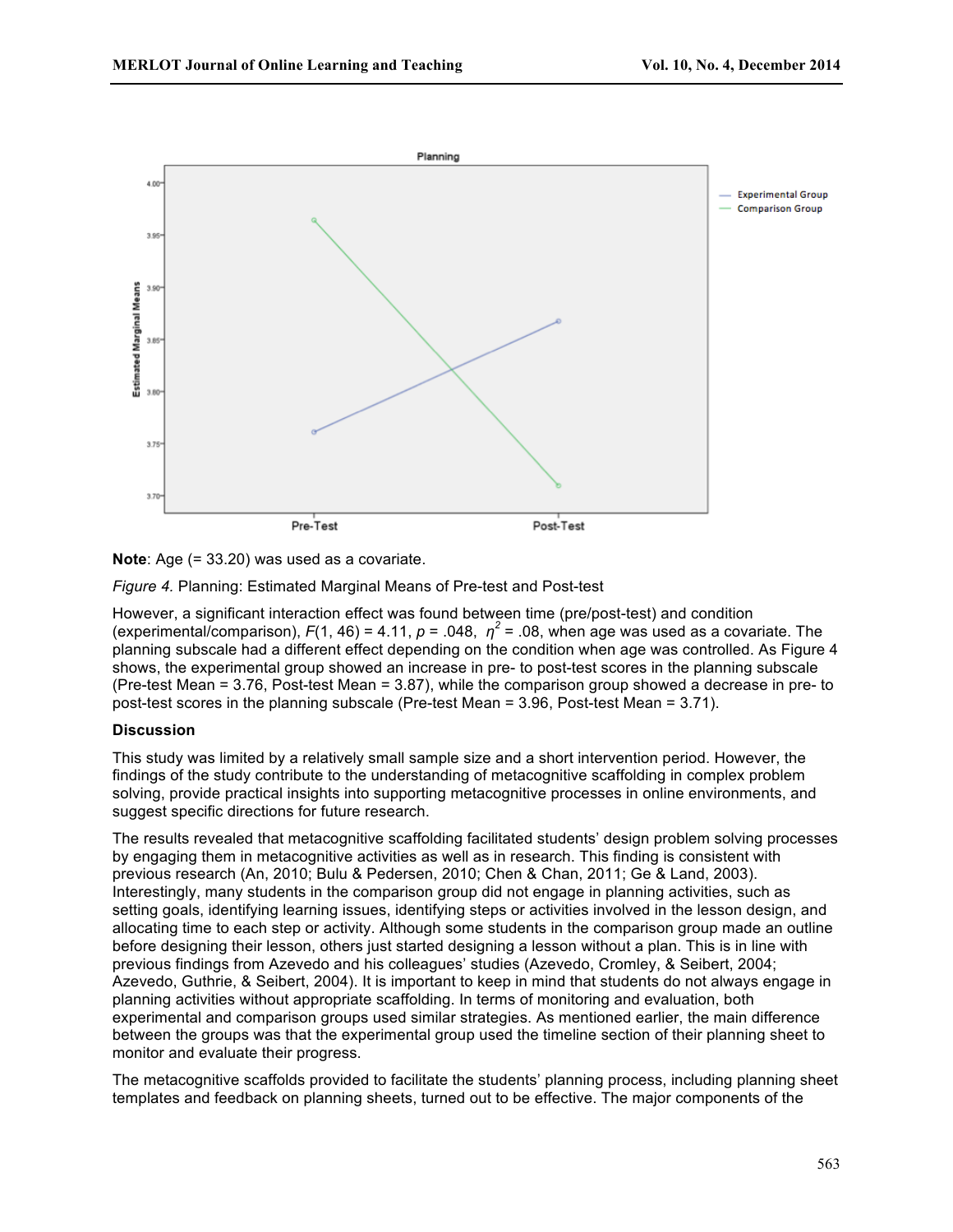planning sheet templates were learning issues and timeline sections. For the learning issues section, the students in the experimental group were prompted to identify what they needed to learn to complete the design tasks. For the timeline section, they were prompted to identify the steps or activities involved in the design tasks and determine how much time to spend on each activity. Identifying learning issues is critical for complex, ill-structured problem solving, but students do not always engage in the activity. Five students initially listed what their target audience would need to learn, and the instructor helped them identify appropriate learning issues by providing feedback on their planning sheets. The results indicate that the planning sheet templates (hard scaffolding) can effectively facilitate students' planning process in an online environment, but soft scaffolding (instructor feedback) is necessary for some students. The students in the experimental group reported that the timeline section was the most useful tool. Qualitative data analysis showed that the timeline section helped the students use time effectively by having them set goals and deadlines, took away the overwhelming feeling and stress, and served as a roadmap during the design problem solving process. The planning sheet templates used in this study appear to have potential to improve students' planning skills in online problem solving environments. Future research should explore how the planning sheet components can be used to develop computer-based scaffolds in order to provide students with more adaptive and flexible scaffolding. Also, future research could explore ways to design and develop computer-based scaffolds or virtual agents that provide guidance and suggestions as students set goals, identify learning issues, and develop a problem-solving plan.

The results of repeated measures ANOVAs showed that the experimental group made significant improvement in planning skills. A significant interaction effect was found when age was used as a covariate. The experimental group showed an increase in pre- to post-test scores in the planning subscale, while the comparison group showed a decrease in pre- to post-test scores in the planning subscale. It was interesting that age emerged as a significant covariate. There was no significant difference in age between the experimental and comparison groups. The interaction effect disappeared when other variables, such as gender and GPA, were used as a covariate. Future research should examine the interaction effect more closely using the multivariate experimental design. Stratified sampling of the participants by age will help in determining the contribution of each factor (i.e., time and condition) to the changes of metacognitive skill scores.

Interestingly, the metacognitive scaffolding did not have a significant influence on students' monitoring and evaluation skills. Qualitative data analysis also showed that both groups used similar monitoring and evaluation strategies during design problem solving. It is possible that students in the experimental group did not take advantage of the question prompts provided to facilitate their monitoring and evaluation processes. Research studies report that students sometimes ignore the question prompts provided (Ge & Land, 2003) or answer them superficially (Greene & Land, 2000). Another explanation might be that the period of treatment was not long enough. The improvement of monitoring and evaluation skills might require a longer period of time. Also, as noted, the study was limited by a relatively small sample size. A larger sample size might lead to different results. Future research should use a larger sample size and a longer time frame and ensure that participants pay close attention to question prompts provided. It is also suggested that future research use a retrospective survey and interviews rather than typical pre- and post-surveys to examine the effect of metacognitive scaffolding on metacognitive skills. The participants in this study tended rate themselves higher on the pretest than on the post-test. It is possible that people overestimate their knowledge and skills at the beginning and realize that they did not know as much as they thought they did after interventions. Having participants reflect on the changes of their knowledge and skills after interventions would be more effective.

Although metacognitive scaffolding had positive effects on design problem solving processes, it did not have significant effects on design outcomes. The experimental group's mean scores were slightly higher than the comparison group's mean scores, but the differences were not statistically significant. It is possible that the content-specific scaffolding provided in this study, including sample lessons, enabled the students in the comparison group to design quality lessons without receiving metacognitive scaffolding. The literature suggests that metacognition is necessary for ill-structured problem solving especially when domain-specific knowledge and structured knowledge are absent or limited (Wineburg, 1998, 2001). Metacognitive scaffolding could have more influence on problem solving outcomes when students are not given content scaffolding. It might be interesting to compare the design outcomes of students in the following four conditions: content-specific scaffolding, metacognitive scaffolding, both content-specific and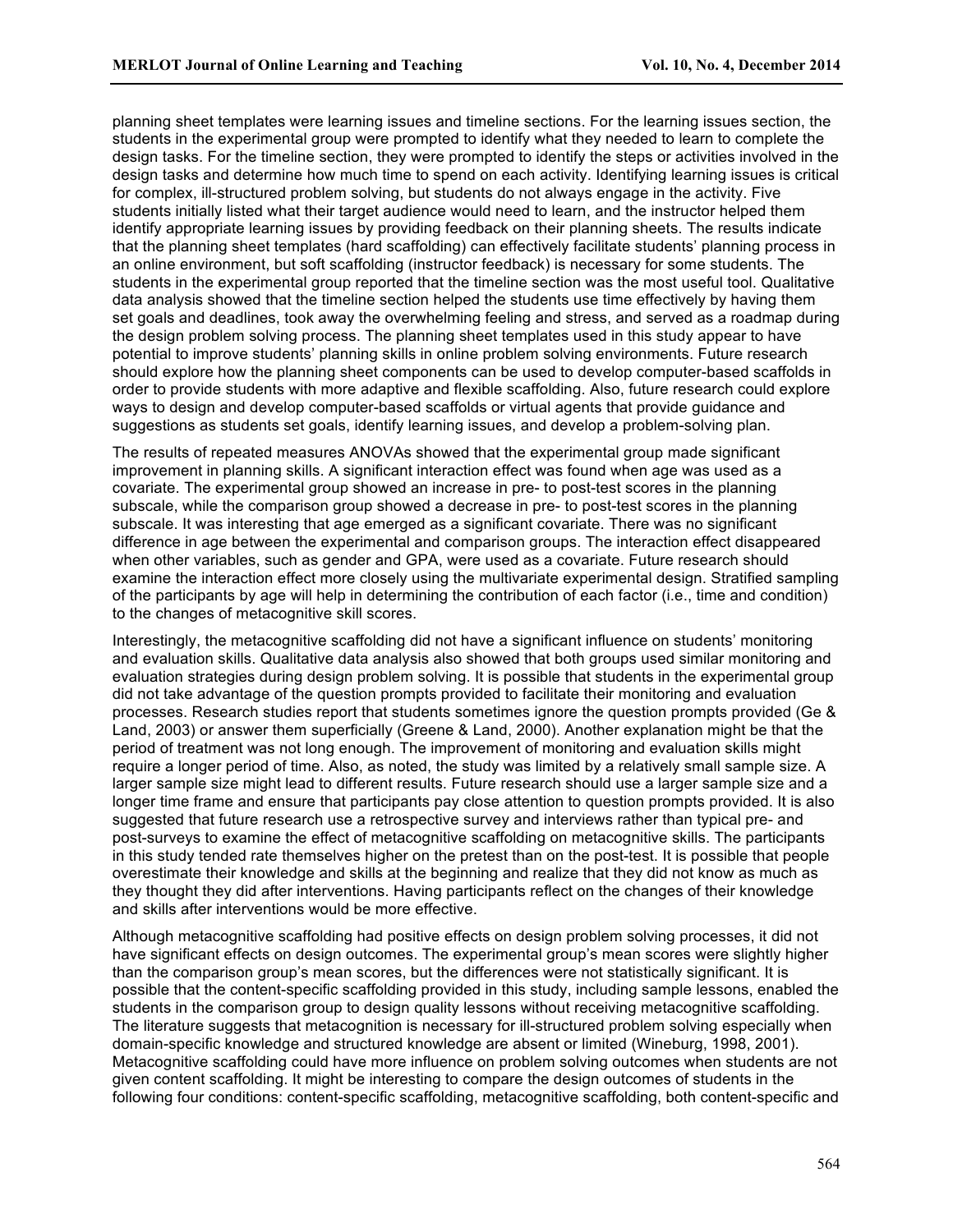metacognitive scaffolding, and no scaffolding. Although Roll and his colleagues (2012) found that metacognitive scaffolding increased the quality of solutions, there is a lack of research on the effects of metacognitive scaffolding on problem solving outcomes. Further studies should examine the effects of metacognitive scaffolding on problem solving outcomes as well as on problem solving processes with different types of complex, ill-structured problems in different settings.

## **Conclusion**

Using mixed-methods research, this study investigated the effects of metacognitive scaffolding on students' design problem solving processes and outcomes as well as on their metacognitive skills in an online environment. Qualitative data analysis revealed that metacognitive scaffolding facilitated students' design problem solving processes by helping them set goals and deadlines, engage in research, organize their ideas and thoughts, correct misunderstandings, revise ineffective plans or strategies, avoid procrastination, use time effectively, and monitor and evaluate their progress. However, metacognitive scaffolding did not have significant effects on the problem solving outcomes. Perhaps, metacognitive scaffolding could have more influence on problem solving outcomes when students are not given content scaffolding.

With regard to metacognitive skills, the experimental group showed significant improvement in planning skills when age was used as a covariate. The result suggests that the planning sheet templates used in this study could serve as a useful tool in online problem solving environments. They can effectively engage students in planning activities and have potential to improve students' planning skills. Metacognitive scaffolding did not have significant effects on monitoring and evaluation skills. More research is needed in this area.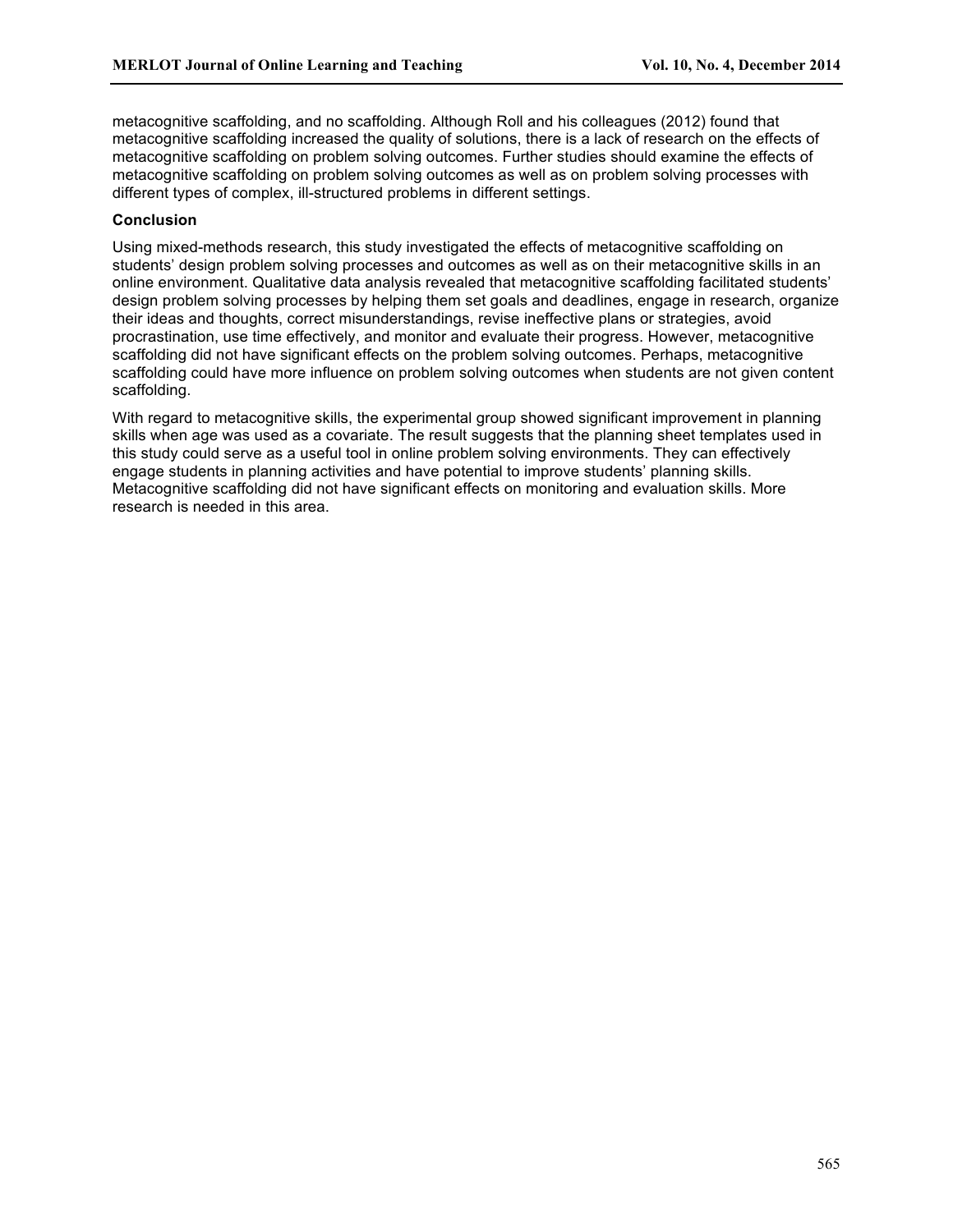### **References**

- An, Y. J. (2010). Scaffolding wiki-based, ill-structured problem solving in an online environment. *MERLOT Journal of Online Learning and Teaching, 6*(4), 723-734.
- Azevedo, R., Cromley, J. G., & Seibert, D. (2004). Does adaptive scaffolding facilitate students' ability to regulate their learning with hypermedia? *Contemporary Educational Psychology, 29*, 344-370.
- Azevedo, R., Guthrie, J. T., & Seibert, D. (2004). The role of self-regulated learning in fostering students' conceptual understanding of complex systems with hypermedia. *Journal of Educational Computing Research, 30*, 87-111.
- Brown, A. L. (1987). *Metacognition, executive control, self-regulation, and other more mysterious mechanisms*. Hillsdale, NJ: Lawrence Erlbaum.
- Bulu, S. T., & Pedersen, S. (2010). Scaffolding middle school students' content knowledge and illstructured problem solving in a problem-based hypermedia learning environment. *Educational Technology Research and Development, 58*(5), 507-529.
- Cao, L. (2012). Examining 'active' procrastination from a self-regulated learning perspective. *Educational Psychology: An International Journal of Experimental Educational Psychology, 34*(4), 515-545. Retrieved from http://dx.doi.org/10.1080/01443410.2012.663722
- Chen, C. H., & Chan, L. H. (2011). Effectiveness and impact of technology-enabled project-based learning with the use of process prompts in teacher education. *Journal of Technology and Teacher Education, 19*(2), 141-167.
- Chi, M. T. H., & Glaser, R. (1985). Problem-solving ability. In R. J. Sternberg (Ed.), *Human abilities: An information processing approach* (pp. 227-250). New York: W. H. Freeman and Company.
- Creswell, J. W. (2009). *Research design: Qualitative, quantitative, and mixed methods approaches* (3rd ed.). Thousand Oaks, CA: SAGE Publications.
- Dodge, B. (1995). WebQuests: A technique for Internet-based learning. *Distance Educator, 1*(2), 10–13.
- Dym, C. L., & Little, P. (2004). *Engineering design: A project-based introduction*. New York, NY: Wiley.
- Flavell, J. H. (1979). Metacognition and cognitive monitoring. *American Psychologist, 34*, 906-911.
- Ge, X., & Land, S. M. (2003). Scaffolding students' problem-solving processes in an ill-structured task using question prompts and peer interactions. *Educational Technology Research and Development, 51*(1), 21-38.
- Ge, X., & Land, S. M. (2004). A conceptual framework for scaffolding ill-structured problem-solving processes using question prompts and peer interactions. *Educational Technology Research and Development, 52*(2), 5-22.
- Glaser, B. G., & Strauss, A. (1967). *The discovery of grounded theory: Strategies for qualitative research*. Chicago: Aldine.
- Greene, B. A., & Land, S. M. (2000). A qualitative analysis of scaffolding use in a resource-based learning environment involving the world wide web. *Journal of Educational Computing Research, 23*(2), 151- 180.
- Gustafson, K. L., & Branch, R. (1997). Revisioning models of instructional development. *Educational Technology Research and Development, 45*(3), 73-89.
- Hannafin, M., Land, S., & Oliver, K. (1999). Open learning environments: Foundations, methods, and models. In C. Reigeluth (Ed.), *Instructional-Design Theories and Models: A New Paradigm of Instructional Theory* (pp. 115-140). Mahwah, NJ: Lawrence Erlbaum Associates.
- Hacker, D. J., Dunlosky, J., & Graesser, A. C. (1998). *Metacognition in educational theory and practice.* Hillsdale, NJ: Lawrence Erlbaum.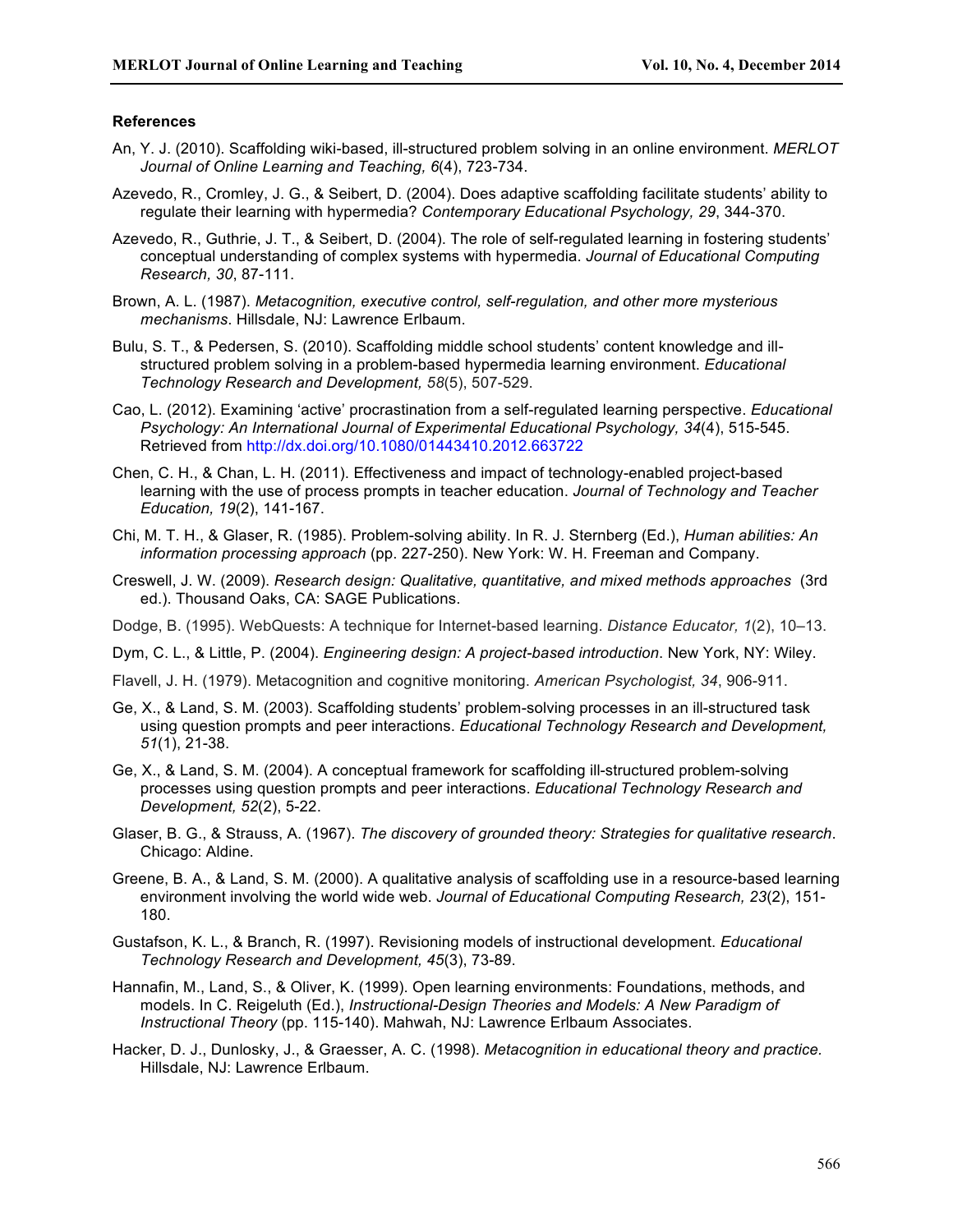- Jonassen, D. H. (2000). Toward the design theory of problem solving. *Educational Technology Research and Development, 48*(4), 63-85.
- Jonassen, D. H. (2011). *Learning to solve problems: A handbook for designing problem-solving learning environments.* New York: Routledge.
- King, A. (1992). Facilitating elaborative learning through guided student-generated questioning. *Educational Psychologist, 27*(1), 111-126.
- McCormick, C. B. (2003). Metacognition and learning. In W. M. Reynolds & G. E. Miller (Eds.), *Handbook of Psychology* (Vol 7, pp. 79-102). New York: Wiley.
- Pintrich, P. R. (2000). The role of goal orientation in self-regulated learning. In M. Boekaerts, P. R. Pintrich, & M. Zeidner (Eds.), *Handbook of self-regulation*. San Diego, CA: Academic Press.
- Powell, S. G., & Willemain, T. R. (2007). How novices formulate models. Part I: qualitative insights and implications for teaching. *Journal of the Operational Research Society, 58*(8), 983-995.
- Roll, I., Holmes, N. G., Day, J., & Bonn, D. (2012). Evaluating metacognitive scaffolding in guided invention activities. *Instructional Science, 40*, 691-710.
- Saye, J. W., & Brush, T. (2002). Scaffolding critical reasoning about history and social issues in Multimedia-supported learning environments. *Educational Technology Research and Development, 50*(3), 77-96.
- Schraw, G. (2001). Promoting general metacognitive awareness. In H. J. Hartman (Ed.), *Metacognition in Learning and Instruction* (pp. 3-16). Netherlands: Kluwer.
- Schraw, G., & Dennison, R. S. (1994). Assessing metacognitive awareness. *Contemporary Educational Psychology, 19*, 460-475.
- Strauss, A., & Corbin, J. (1990). *Basics of qualitative research: Grounded theory procedures and techniques*. Newbury Park, CA: Sage.
- Voss, J. F., & Post, T. A. (1988). On the solving of ill-structured problems. In M. H. Chi, R. Glaser, & M. J. Farr (Eds.), *The nature of expertise* (pp. 261-285). Hillsdale, NJ: Lawrence Erlbaum Associates.
- Voss, J. F., Wolfe, C. R., Lawrence, J. A., & Engle, R. A. (1991). From representation to decision: An analysis of problem solving in international relations. In R. J. Sternberg & P. A. Frensch (Eds.), *Complex problem solving: Principles and mechanisms*. Hillsdale, NJ: Lawrence Erlbaum Associates.
- Vygotsky, L. S. (1978). *Mind in society*. Cambridge, MA: Harvard University Press.
- Wineburg, S. (1998). Reading Abraham Lincoln: An expert/expert study in the interpretation of historical texts. *Cognitive Science, 22,* 319-346.
- Wineburg, S. (2001). *Historical thinking and other unnatural acts: Charting the future of teaching the past.*  Philadelphia: Temple University Press.
- Winne, P. H., & Hadwin, A. E. (1998). Studying as self-regulated learning. In D. J. Hacker, J. Dunlosky, & A. C. Graesser (Eds.), *Metacognition in educational theory and practice* (pp. 277–304). Mahwah, NJ: Lawrence Erlbaum.
- Wood, D., Bruner, J., & Ross, G. (1976). The role of tutoring in problem-solving. *Journal of Child Psychology and Psychiatry, 17*, 89-100.
- Zimmerman, B. J., & Schunk, D. H. (Eds.). (2011). *Handbook of self-regulation of learning and performance.* NY: Routledge.